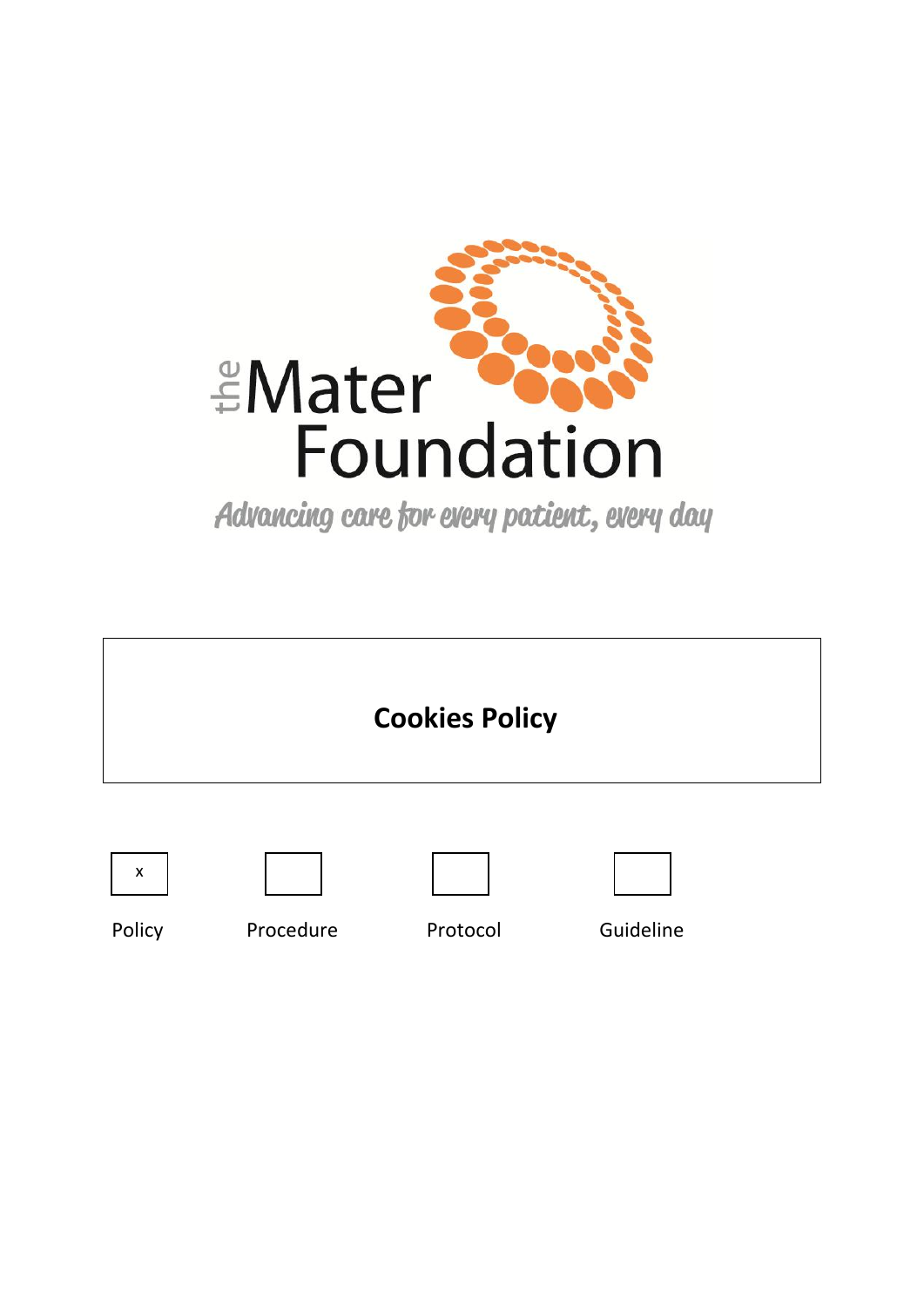### **1 1 INTRODUCTION**

**The Mater Foundation** *(hereinafter referred to as the "Foundation")* uses cookies on its website to personalise content and ads, to provide social media features and to analyse traffic. The Foundation also shares information about users' use of our site with the Foundations' social media, advertising and analytics partners who may combine it with other information that users have provided to them or that they have collected from users' use of their services.

# **2 2 POLICY STATEMENT**

The Foundation is transparent with its website users about what cookies the Mater Foundation use, what the Cookies are used for and how we use the information that is stored and collected from Cookies. Website users' are informed of this by way of a Cookie Notice 'pop up' when they visit our website.

# **3 3 SCOPE**

The purpose of this document is to describe the different types of cookies and similar technologies that may be applied on the Foundation's website and associated subdomains. This policy applies to the Mater Foundation website and associated subdomains Domain<https://www.materfoundation.ie/>

# **4 COOKIE NOTICE**

The Mater Foundation provides the following information to website users by way of a Cookie Notice.

### **4.1 FOUNDATION'S WEBSITE USE OF COOKIES**

We use cookies to personalise content and ads, to provide social media features and to analyse our traffic. We also share information about your use of our site with our social media, advertising and analytics partners who may combine it with other information that you've provided to them or that they've collected from your use of their services.

### **4.2 ABOUT COOKIES**

Cookies are small text files that can be used by websites to make a user's experience more efficient. Cookies files contain small amounts of information which are downloaded to your device when you visit a Site. Cookies are then sent back to the originating Site on each subsequent visit, or to another Site that recognises that cookie. Cookies are useful because they allow a Site to recognise a user's device.

You can find more information about cookies at: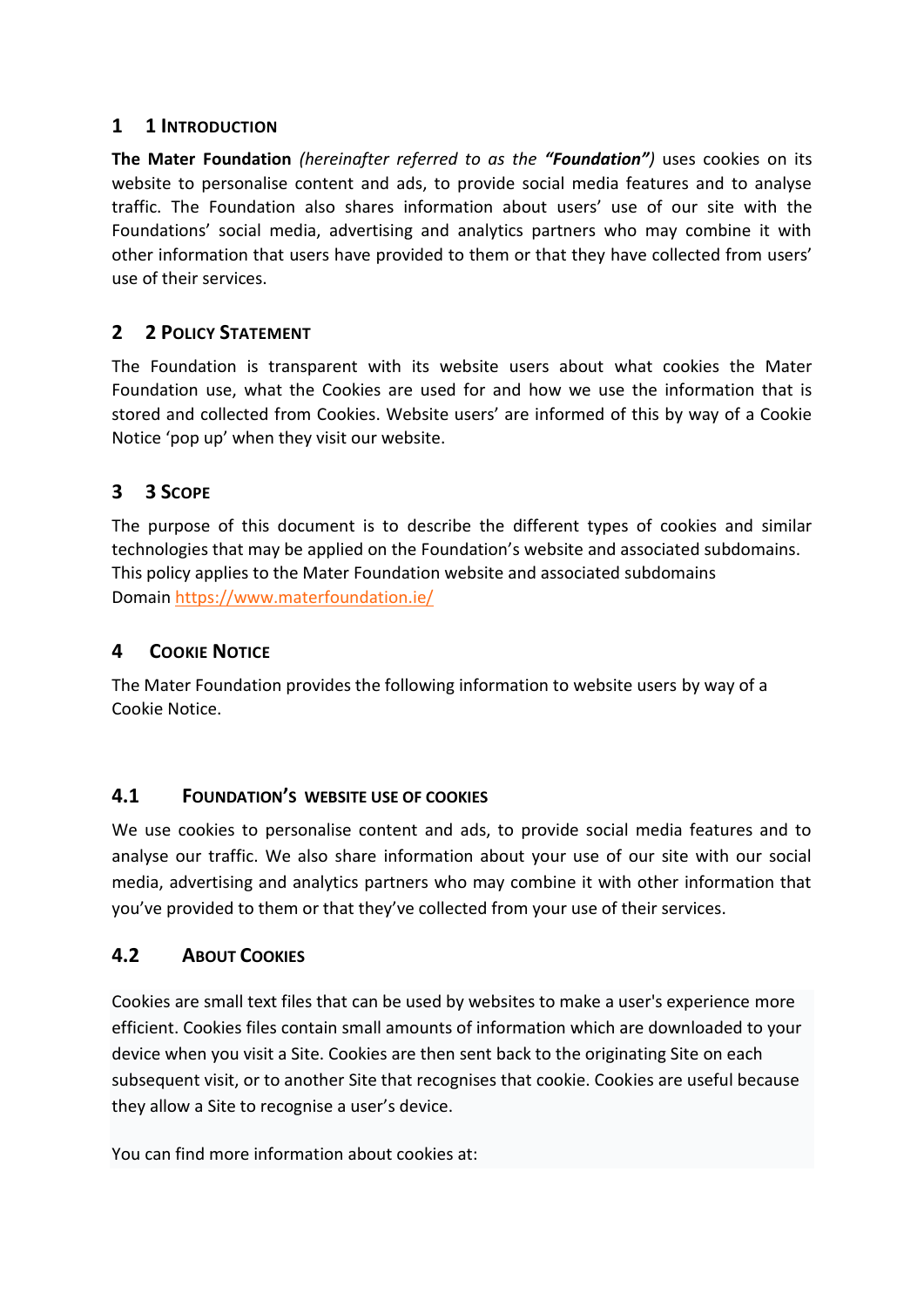- [www.allaboutcookies.org](https://www.allaboutcookies.org/)
- [www.youronlinechoices.eu](https://www.youronlinechoices.eu/)

Cookies do lots of different jobs, like letting you navigate between pages efficiently remembering your preferences, and generally improve your website experience. They can also help to ensure that adverts you see online are more relevant to you and your interests. Most Sites you visit will use cookies in order to improve your user experience by enabling that Site to 'remember' you, either for the duration of your visit (using a 'session cookie') or for repeat visits (using a 'persistent cookie').

Cookies may be set by the Site you are visiting ('first party cookies') or they may be set by other Sites who run content on the page you are viewing ('third party cookies'). Cookies used on this site Materfoundation.ie uses third party cookies. We use cookies in order to make this Site easier to use, to support the provision of information and functionality to you, as well as to provide us with information about how this Site is used so that we can make sure it is as up to date, relevant and error free as we can.

### **4.3 WHAT INFORMATION DO WE OBTAIN FROM YOU?**

For each visitor to our site, we automatically gather certain potentially identifying information and store it. This information includes your Internet Protocol (IP) address, your browser type, internet service provider (ISP), referring/exit pages, your operating system, date/time stamp, processor or device serial number, unique device identifier, and clickstream data. We collect this information on an individual basis and in aggregate, or combined form.

#### **4.4 COOKIE DECLARATION**

The law states that we can store cookies on your device if they are strictly necessary for the operation of this site. For all other types of cookies we need your permission. This site uses different types of cookies. Some cookies are placed by third party services that appear on our pages.

You can at any time change or withdraw your consent from the Cookie Declaration on our website at<https://www.materfoundation.ie/cookie-declaration/>

To the extent any Personal Information is collected through cookies, the Privacy Statement applies and compliments this Cookie Policy. By continuing to browse the Site you are agreeing to our use of cookies and the cookies notice at the top of your browser will disappear. If you block our use of cookies, you may be unable to access certain areas of our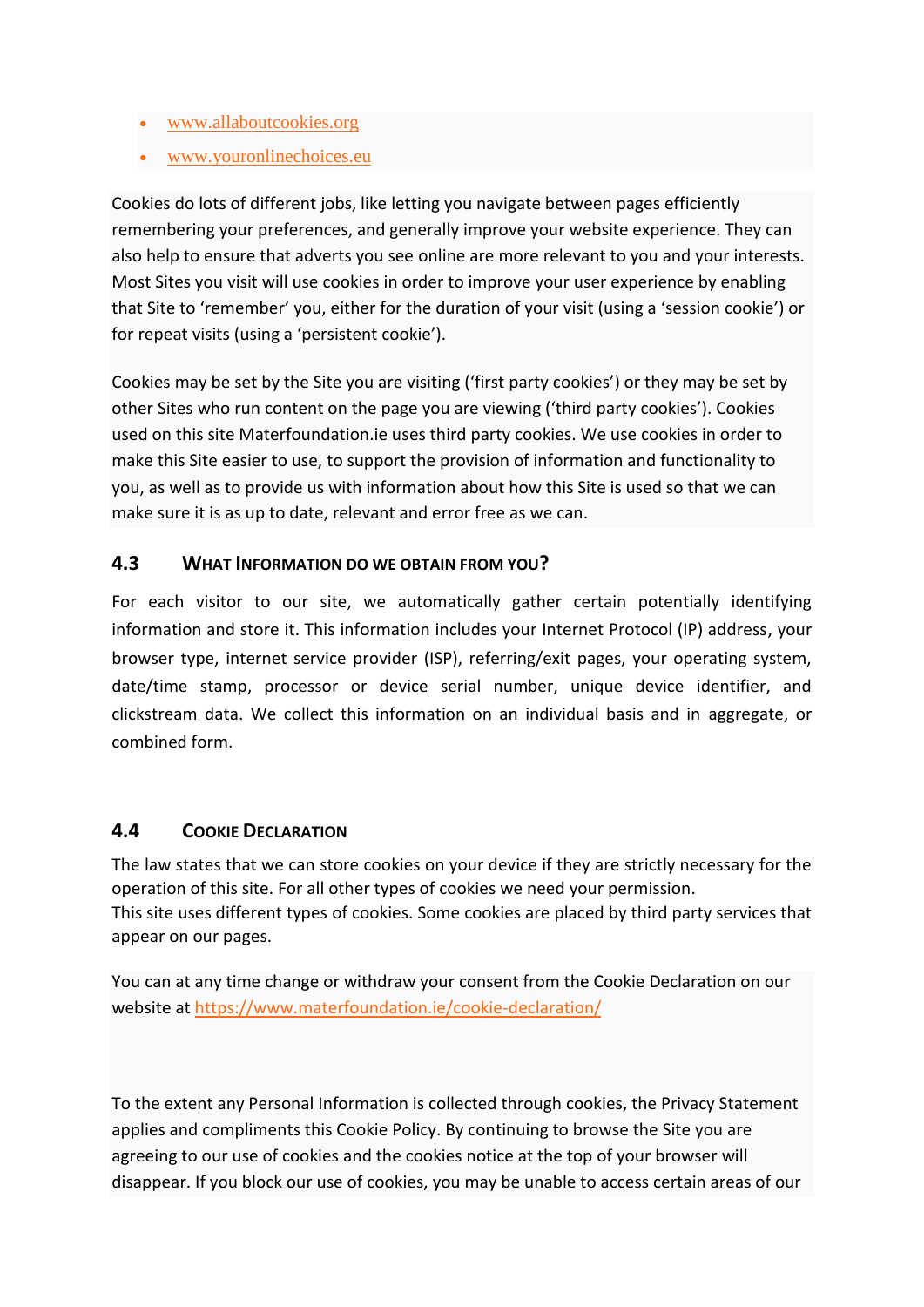Site and certain functions and pages will not work in the usual way. Doing so may also affect our ability to update this Site to cater for user preferences and improve its performance

Learn more about who we are, how you can contact us and how we process personal data in our Privacy Statement <https://www.materfoundation.ie/about-us/privacy-statement/>

### **4.5 COOKIES CURRENTLY IN USE**

The Mater Foundation uses multiple cookie types please see below for an explanation of each type, to view an up to date current list of all cookies that are in use by our website please click on <https://www.materfoundation.ie/cookie-declaration/>

### **4.6 NECESSARY COOKIES**

Necessary cookies help make a website usable by enabling basic functions like page navigation and access to secure areas of the website. The website cannot function properly without these cookies.

| <b>Name</b>          | Provider           | <b>Purpose</b>                                                                                                                                                             | <b>Expiry</b> | <b>Type</b>                     |
|----------------------|--------------------|----------------------------------------------------------------------------------------------------------------------------------------------------------------------------|---------------|---------------------------------|
| [SessionID#27]       | paypal.com         | This cookie is provided by<br>Paypal. The cookie is used in<br>context with transactions on<br>the website - The cookie is<br>necessary for secure<br>transactions.        | 3 years       | <b>HTTP</b><br>Cookie           |
| paypal_storag<br>e — | mater.agitate.ie   | Used in context with the<br>PayPal payment-function on<br>the website. The cookie is<br>necessary for making a safe<br>transaction through PayPal.                         | Persistent    | <b>HTML</b><br>Local<br>Storage |
| grecaptcha           | materfoundation.ie | This cookie is used to<br>distinguish between humans<br>and bots. This is beneficial<br>for the website, in order to<br>make valid reports on the<br>use of their website. | Persistent    | <b>HTML</b><br>Local<br>Storage |
| akavpau_ppsd         | paypal.com         | This cookie is provided by<br>Paypal. The cookie is used in<br>context with transactions on<br>the website - The cookie is<br>necessary for secure<br>transactions.        | Session       | <b>HTTP</b><br>Cookie           |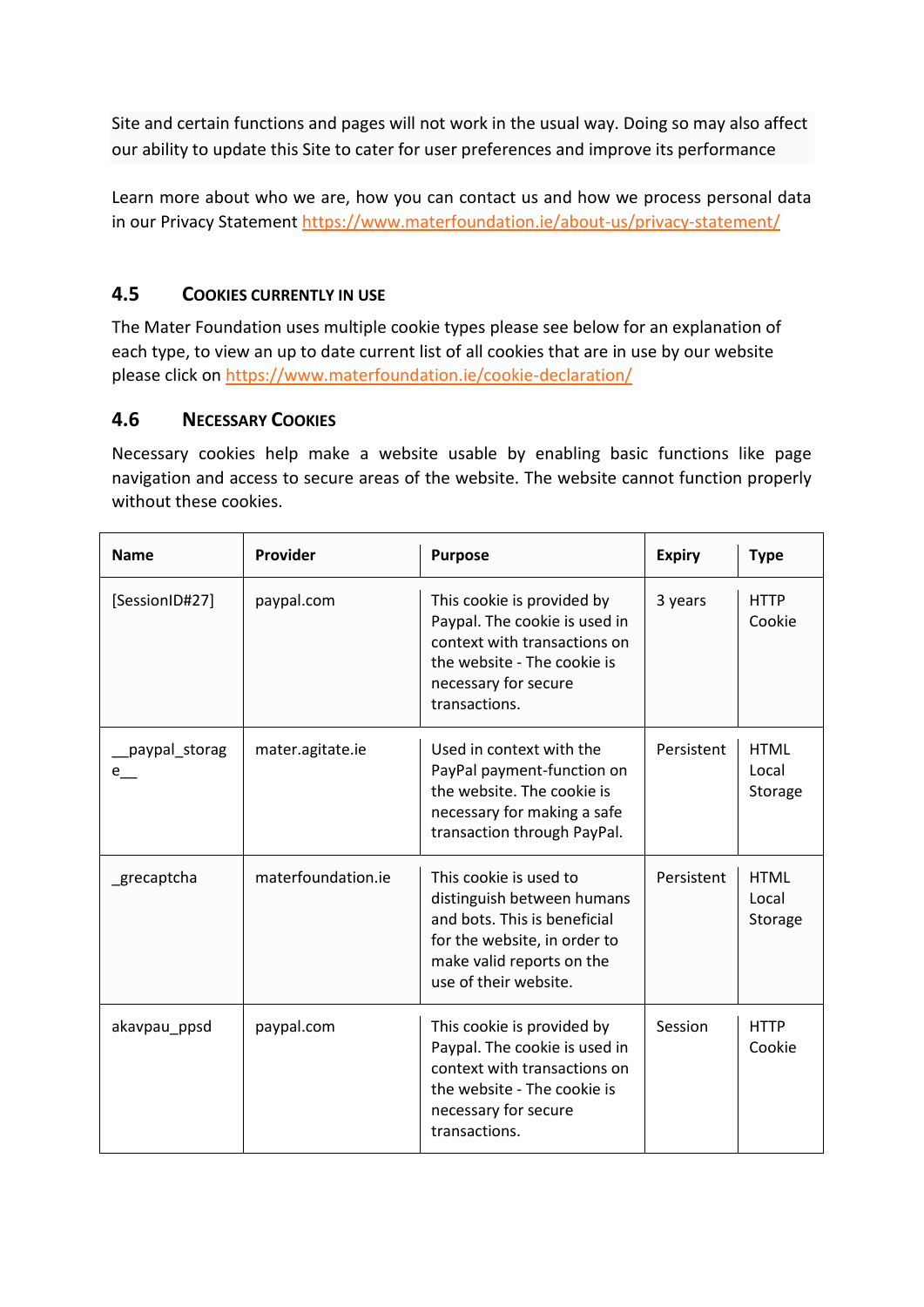| <b>Name</b>    | Provider           | <b>Purpose</b>                                                                                                                                                             | <b>Expiry</b> | <b>Type</b>                     |
|----------------|--------------------|----------------------------------------------------------------------------------------------------------------------------------------------------------------------------|---------------|---------------------------------|
| CookieConsent  | materfoundation.ie | Stores the user's cookie<br>consent state for the current<br>domain                                                                                                        | 1 year        | <b>HTTP</b><br>Cookie           |
| enforce_policy | paypal.com         | This cookie is provided by<br>Paypal. The cookie is used in<br>context with transactions on<br>the website - The cookie is<br>necessary for secure<br>transactions.        | 1 year        | <b>HTTP</b><br>Cookie           |
| $17$ az        | paypal.com         | This cookie is necessary for<br>the PayPal login-function on<br>the website.                                                                                               | 1 day         | <b>HTTP</b><br>Cookie           |
| rc::a          | google.com         | This cookie is used to<br>distinguish between humans<br>and bots. This is beneficial<br>for the website, in order to<br>make valid reports on the<br>use of their website. | Persistent    | <b>HTML</b><br>Local<br>Storage |
| rc::b          | google.com         | This cookie is used to<br>distinguish between humans<br>and bots.                                                                                                          | Session       | <b>HTML</b><br>Local<br>Storage |
| rc::c          | google.com         | This cookie is used to<br>distinguish between humans<br>and bots.                                                                                                          | Session       | <b>HTML</b><br>Local<br>Storage |
| $rc::d-#$      | google.com         | This cookie is used to<br>distinguish between humans<br>and bots.                                                                                                          | Persistent    | <b>HTML</b><br>Local<br>Storage |
| ts             | t.paypal.com       | Used in context with the<br>PayPal payment-function on<br>the website. The cookie is<br>necessary for making a safe<br>transaction through PayPal.                         | Session       | Pixel<br>Tracker                |
| $ts_c$         | paypal.com         | Used in context with the<br>PayPal payment-function on<br>the website. The cookie is<br>necessary for making a safe<br>transaction through PayPal.                         | 3 years       | <b>HTTP</b><br>Cookie           |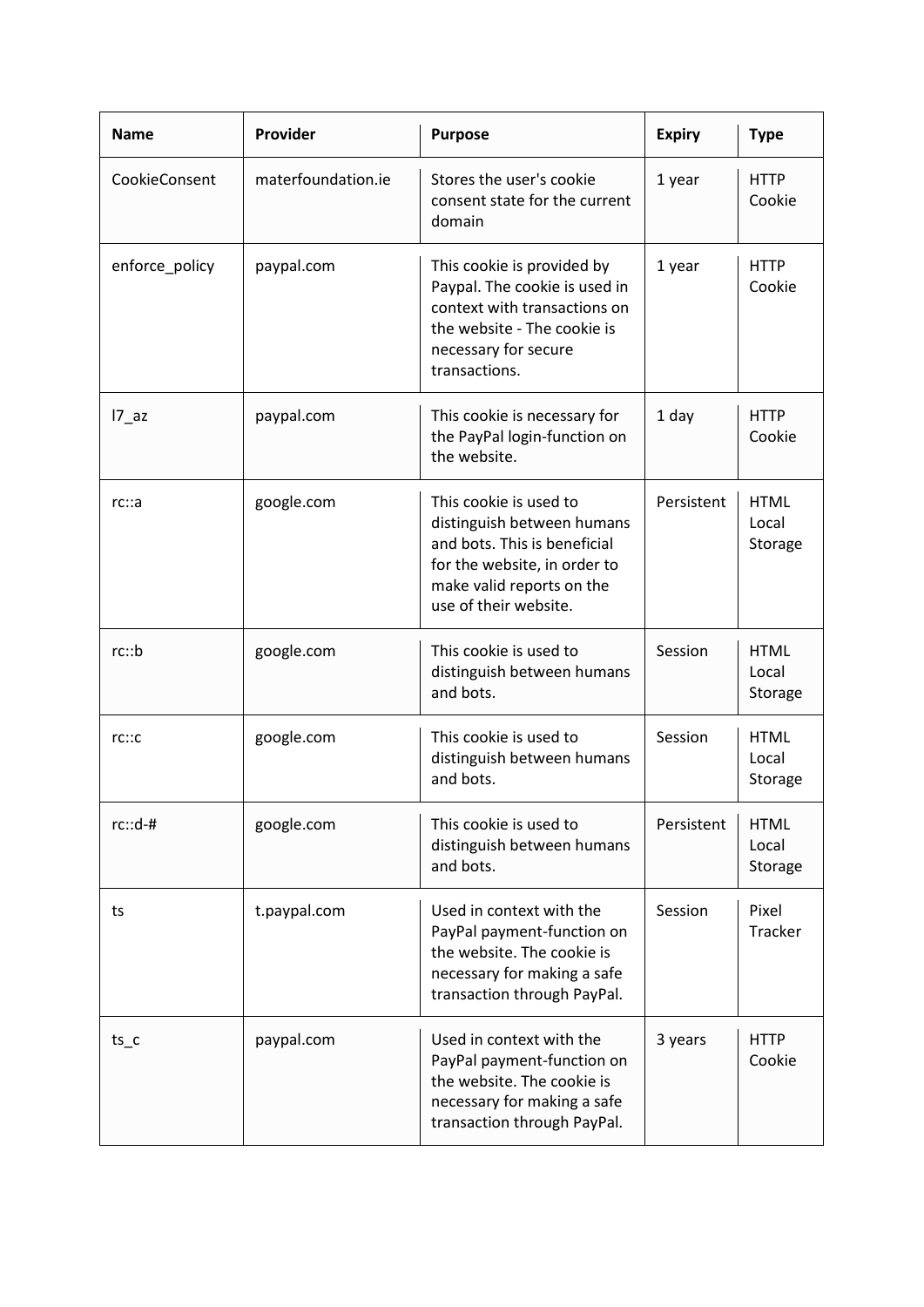### **4.7 PREFERENCE COOKIES**

Preference Cookies enable a website to remember information that changes the way the website behaves or looks, like our preferred language or the region that you are in.

The Mater Foundation does not use cookies of this type.

### **4.8 STATISTICS COOKIES**

 $\overline{a}$ 

Statistics Cookies help website owners understand how visitors interact with websites by collecting and reporting information anonymously. These are optional cookies and users can opt out of these at any time.

| <b>Name</b> | Provider           | <b>Purpose</b>                                                                                             | <b>Expiry</b>          | <b>Type</b>           |
|-------------|--------------------|------------------------------------------------------------------------------------------------------------|------------------------|-----------------------|
| $\_$ ga     | materfoundation.ie | Registers a unique ID that is used to<br>generate statistical data on how the<br>visitor uses the website. | $\mathcal{P}$<br>years | <b>HTTP</b><br>Cookie |
| $\_$ gat    | materfoundation.ie | Used by Google Analytics to throttle<br>request rate                                                       | 1 day                  | <b>HTTP</b><br>Cookie |
| $\_$ gid    | materfoundation.ie | Registers a unique ID that is used to<br>generate statistical data on how the<br>visitor uses the website. | 1 day                  | HTTP<br>Cookie        |
| ugid        | unsplash.com       | Necessary for the implementation of<br>video-content on the website.                                       | 1 year                 | <b>HTTP</b><br>Cookie |
| vuid        | vimeo.com          | Collects data on the user's visits to the<br>website, such as which pages have<br>been read.               | 2<br>years             | <b>HTTP</b><br>Cookie |

### **4.9 MARKETING COOKIES**

Marketing Cookies are used to track visitors across websites. The intention is to display ads that are relevant and engaging for the individual user and thereby more valuable for publishers and third party advertisers. These are optional cookies and users can opt out of these at anytime.

| <b>Name</b>          | <b>Provider</b>    | <b>Purpose</b>                                              | <b>Expiry</b> | Type                      |
|----------------------|--------------------|-------------------------------------------------------------|---------------|---------------------------|
| $\sqrt{\frac{1}{2}}$ | materfoundation.ie | Used by Facebook to<br>deliver a series of<br>advertisement | months        | <b>HTTP</b><br>Cooki<br>e |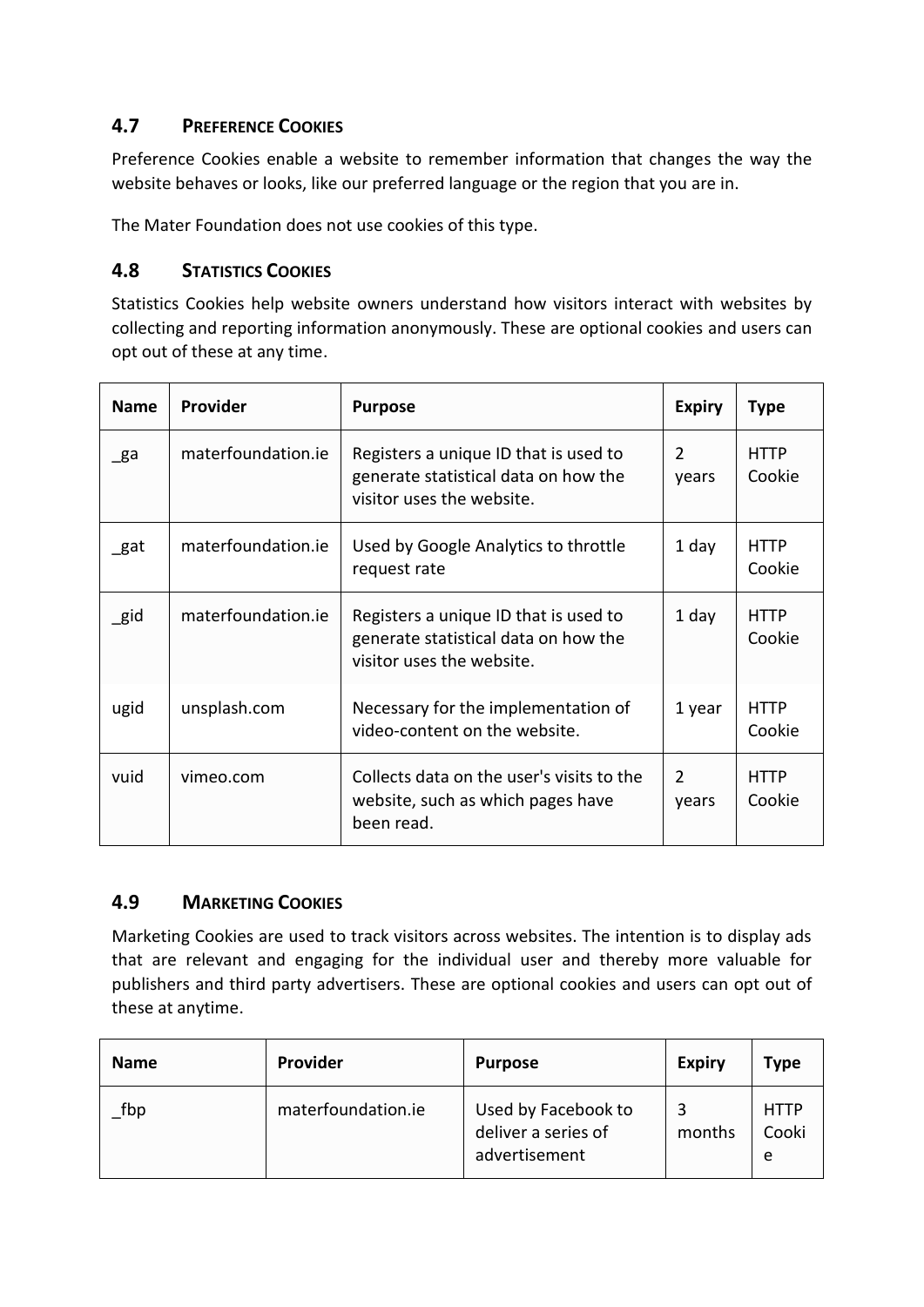| <b>Name</b>                | Provider           | <b>Purpose</b>                                                                                                                                                                                                                                                | <b>Expiry</b> | <b>Type</b>                 |
|----------------------------|--------------------|---------------------------------------------------------------------------------------------------------------------------------------------------------------------------------------------------------------------------------------------------------------|---------------|-----------------------------|
|                            |                    | products such as real<br>time bidding from third<br>party advertisers.                                                                                                                                                                                        |               |                             |
| _gcl_au                    | materfoundation.ie | Used by Google<br>AdSense for<br>experimenting with<br>advertisement<br>efficiency across<br>websites using their<br>services.                                                                                                                                | 3<br>months   | <b>HTTP</b><br>Cooki<br>e   |
| GRECAPTCHA                 | google.com         | This cookie is used to<br>distinguish between<br>humans and bots. This<br>is beneficial for the<br>website, in order to<br>make valid reports on<br>the use of their<br>website.                                                                              | 179<br>days   | <b>HTTP</b><br>Cooki<br>e   |
| <b>IDE</b>                 | doubleclick.net    | Used by Google<br>DoubleClick to register<br>and report the website<br>user's actions after<br>viewing or clicking one<br>of the advertiser's ads<br>with the purpose of<br>measuring the efficacy<br>of an ad and to present<br>targeted ads to the<br>user. | 1 year        | <b>HTTP</b><br>Cooki<br>e   |
| pagead/1p-<br>conversion/# | google.com         | Pending                                                                                                                                                                                                                                                       | Session       | Pixel<br><b>Track</b><br>er |
| pagead/1p-user-<br>list/#  | google.com         | Tracks if the user has<br>shown interest in<br>specific products or<br>events across multiple<br>websites and detects<br>how the user navigates<br>between sites. This is                                                                                     | Session       | Pixel<br><b>Track</b><br>er |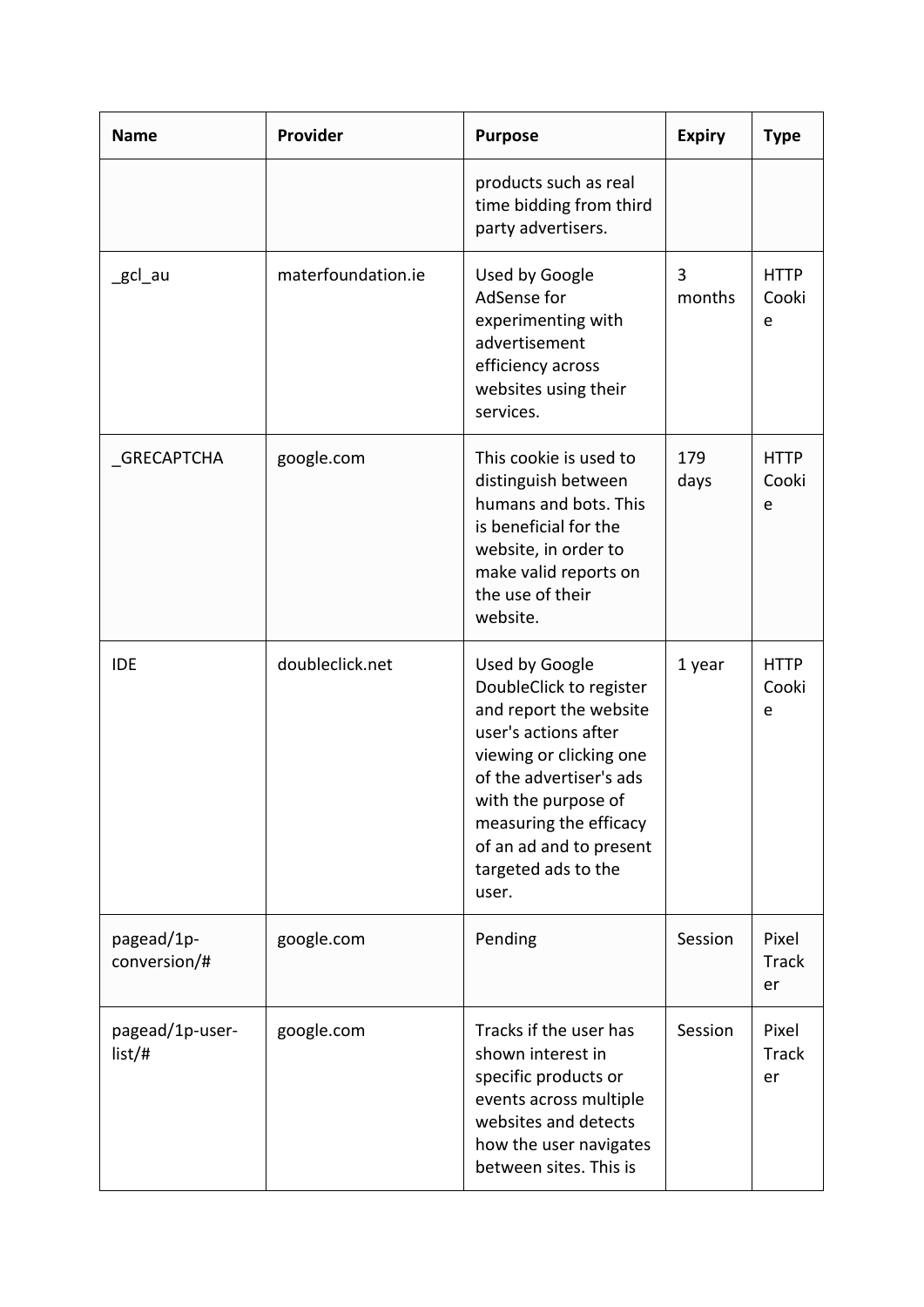| <b>Name</b>                                    | Provider                      | <b>Purpose</b>                                                                                                                                                                                                                                | <b>Expiry</b> | <b>Type</b>                 |
|------------------------------------------------|-------------------------------|-----------------------------------------------------------------------------------------------------------------------------------------------------------------------------------------------------------------------------------------------|---------------|-----------------------------|
|                                                |                               | used for measurement<br>of advertisement<br>efforts and facilitates<br>payment of referral-<br>fees between websites.                                                                                                                         |               |                             |
| pagead/landing<br>[x2]                         | doubleclick.net<br>google.com | Collects data on visitor<br>behaviour from<br>multiple websites, in<br>order to present more<br>relevant advertisement<br>- This also allows the<br>website to limit the<br>number of times that<br>they are shown the<br>same advertisement. | Session       | Pixel<br><b>Track</b><br>er |
| pagead/viewthrou<br>ghconversion/997<br>701274 | doubleclick.net               | Pending                                                                                                                                                                                                                                       | Session       | Pixel<br><b>Track</b><br>er |
| test_cookie                                    | doubleclick.net               | Used to check if the<br>user's browser<br>supports cookies.                                                                                                                                                                                   | 1 day         | <b>HTTP</b><br>Cooki<br>e   |
| tr                                             | facebook.com                  | Used by Facebook to<br>deliver a series of<br>advertisement<br>products such as real<br>time bidding from third<br>party advertisers.                                                                                                         | Session       | Pixel<br><b>Track</b><br>er |
| VISITOR_INFO1_LI<br><b>VE</b>                  | youtube.com                   | Tries to estimate the<br>users' bandwidth on<br>pages with integrated<br>YouTube videos.                                                                                                                                                      | 179<br>days   | <b>HTTP</b><br>Cooki<br>e   |
| <b>YSC</b>                                     | youtube.com                   | Registers a unique ID<br>to keep statistics of<br>what videos from<br>YouTube the user has<br>seen.                                                                                                                                           | Session       | <b>HTTP</b><br>Cooki<br>e   |
| yt-remote-cast-                                | youtube.com                   | Stores the user's video                                                                                                                                                                                                                       | Session       | <b>HTML</b>                 |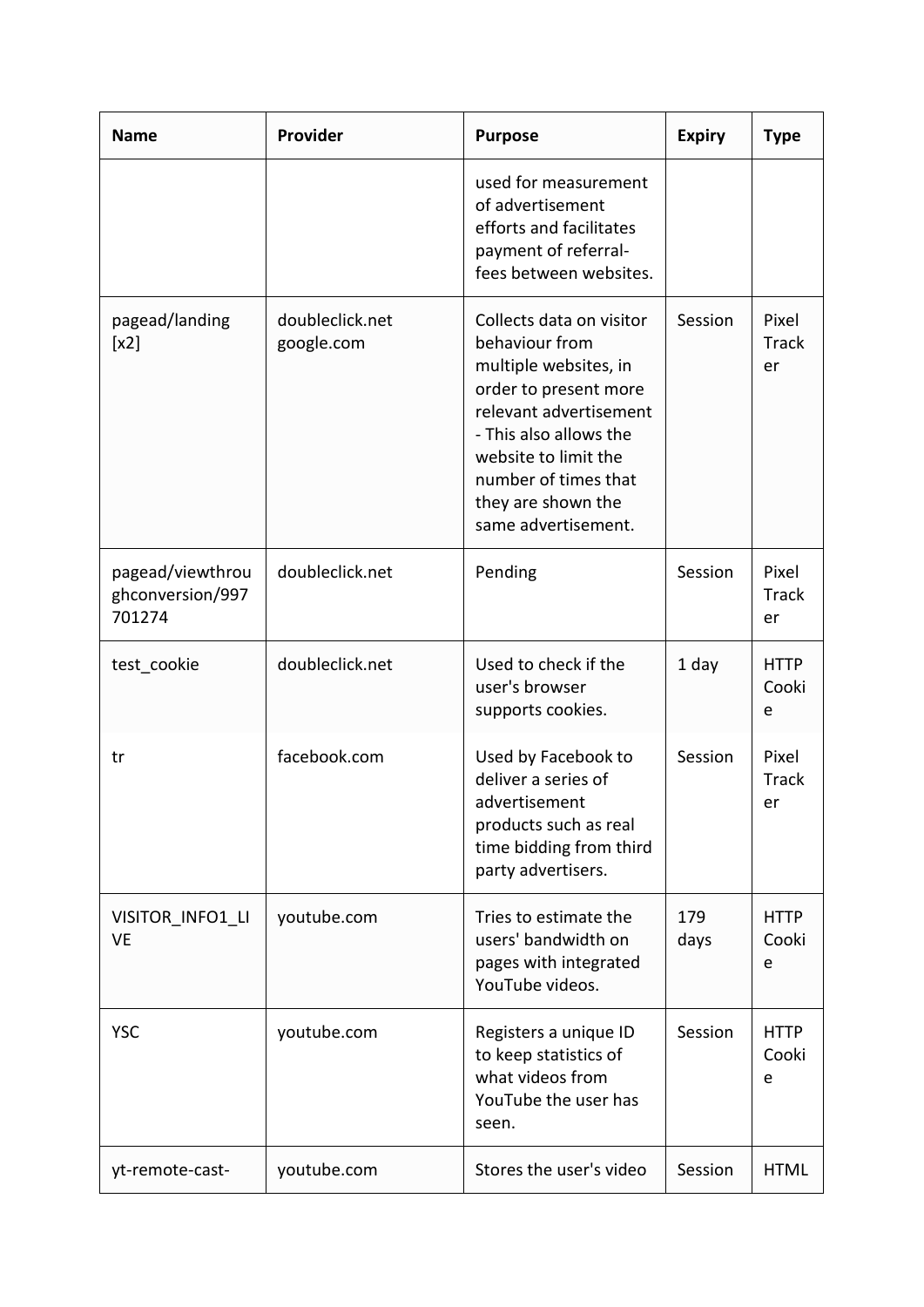| <b>Name</b>                     | Provider    | <b>Purpose</b>                                                                   | <b>Expiry</b>  | <b>Type</b>                         |
|---------------------------------|-------------|----------------------------------------------------------------------------------|----------------|-------------------------------------|
| available                       |             | player preferences<br>using embedded<br>YouTube video                            |                | Local<br>Stora<br>ge                |
| yt-remote-cast-<br>installed    | youtube.com | Stores the user's video<br>player preferences<br>using embedded<br>YouTube video | Session        | <b>HTML</b><br>Local<br>Stora<br>ge |
| yt-remote-<br>connected-devices | youtube.com | Stores the user's video<br>player preferences<br>using embedded<br>YouTube video | Persiste<br>nt | <b>HTML</b><br>Local<br>Stora<br>ge |
| yt-remote-device-<br>id         | youtube.com | Stores the user's video<br>player preferences<br>using embedded<br>YouTube video | Persiste<br>nt | <b>HTML</b><br>Local<br>Stora<br>ge |
| yt-remote-fast-<br>check-period | youtube.com | Stores the user's video<br>player preferences<br>using embedded<br>YouTube video | Session        | <b>HTML</b><br>Local<br>Stora<br>ge |
| yt-remote-<br>session-app       | youtube.com | Stores the user's video<br>player preferences<br>using embedded<br>YouTube video | Session        | <b>HTML</b><br>Local<br>Stora<br>ge |
| yt-remote-<br>session-name      | youtube.com | Stores the user's video<br>player preferences<br>using embedded<br>YouTube video | Session        | <b>HTML</b><br>Local<br>Stora<br>ge |

# **5 MANAGING COOKIES IN YOUR BROWSER**

In addition to the options provided above, you may refuse or accept cookies from the Site at any time by activating settings on your browser. Information about the procedure to follow in order to enable or disable cookies can be found on your Internet browser provider's site via your help screen. We have also supplied links to several of the more popular browsers for procedures on how to view and disable cookies: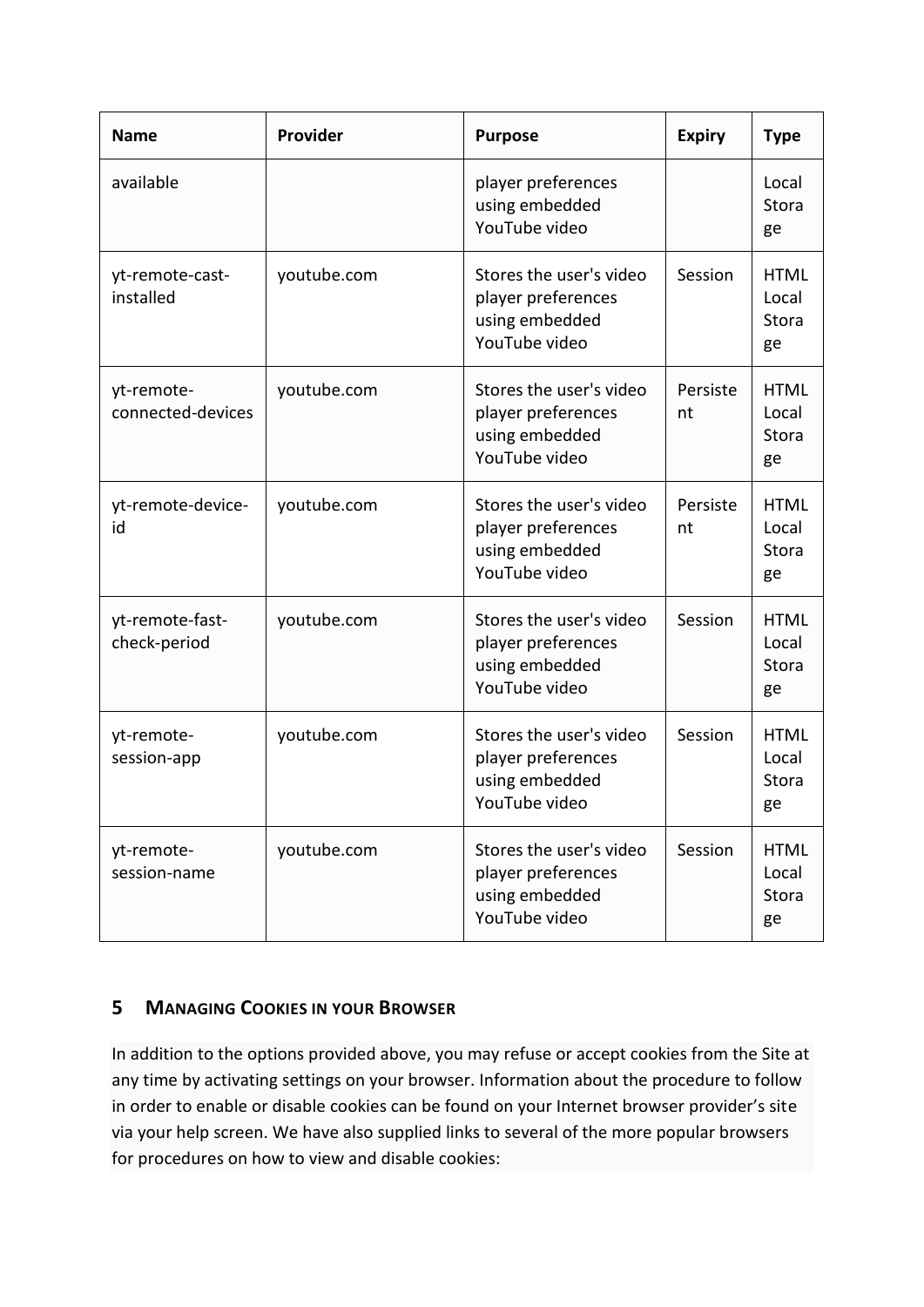[Google Chrome Browser](https://support.google.com/chrome/answer/95647?hl=en)

[Microsoft Internet Explorer Browser](http://windows.microsoft.com/en-IE/windows-vista/Block-or-allow-cookies)

[Mozilla Firefox Browser](https://support.mozilla.org/en-US/kb/enable-and-disable-cookies-website-preferences)

[Apple Safari Browser](https://support.apple.com/en-us/HT201265)

[Opera Web Browser](http://www.opera.com/help/tutorials/security/)

#### **6 HOW TO DELETE COOKIES**

For further information on how to delete cookies we recommend that you read the information provided at following link: [http://www.allaboutcookies.org/manage](http://www.allaboutcookies.org/manage-cookies/clear-cookies-installed.html)[cookies/clear-cookies-installed.html](http://www.allaboutcookies.org/manage-cookies/clear-cookies-installed.html)

#### **Further Information**

You can find more information about cookies by visiting [www.allaboutcookies.org](https://www.allaboutcookies.org/) to obtain detailed information on how to prevent cookies from being set on your particular browser.

If you would like further information about the cookies used in relation to YouTube videos, the YouTube privacy notice, including details about YouTube related cookies, is available at: [https://www.google/policies/privacy/.](https://www.google.co.uk/policies/privacy/)

To opt out of being tracked by Google Analytics across all Sites, visit: [http://tools.google.com/dlpage/gaoptout.](http://tools.google.com/dlpage/gaoptout)

If you would like to find out more about advertising networks and affiliate programmes and how cookies are used for these purposes, please visit: [www.youronlinechoices.com](https://www.youronlinechoices.com/)

This is an information portal which is run by the Internet Advertising Bureau (IAB), the trade association for digital advertising, and will provide you will all the information you need to know about online behavioural advertising and the choices available to you.

This policy takes into account guidance for the use of cookies in relation to:

- Privacy and Electronic Communications Regulation 2002, amended in 2006 and 2009, Implemented in Ireland in 2011 as S.I.336/2011
- Irish Data Protection Act 2018
- General Data Protection Regulation (GDPR)